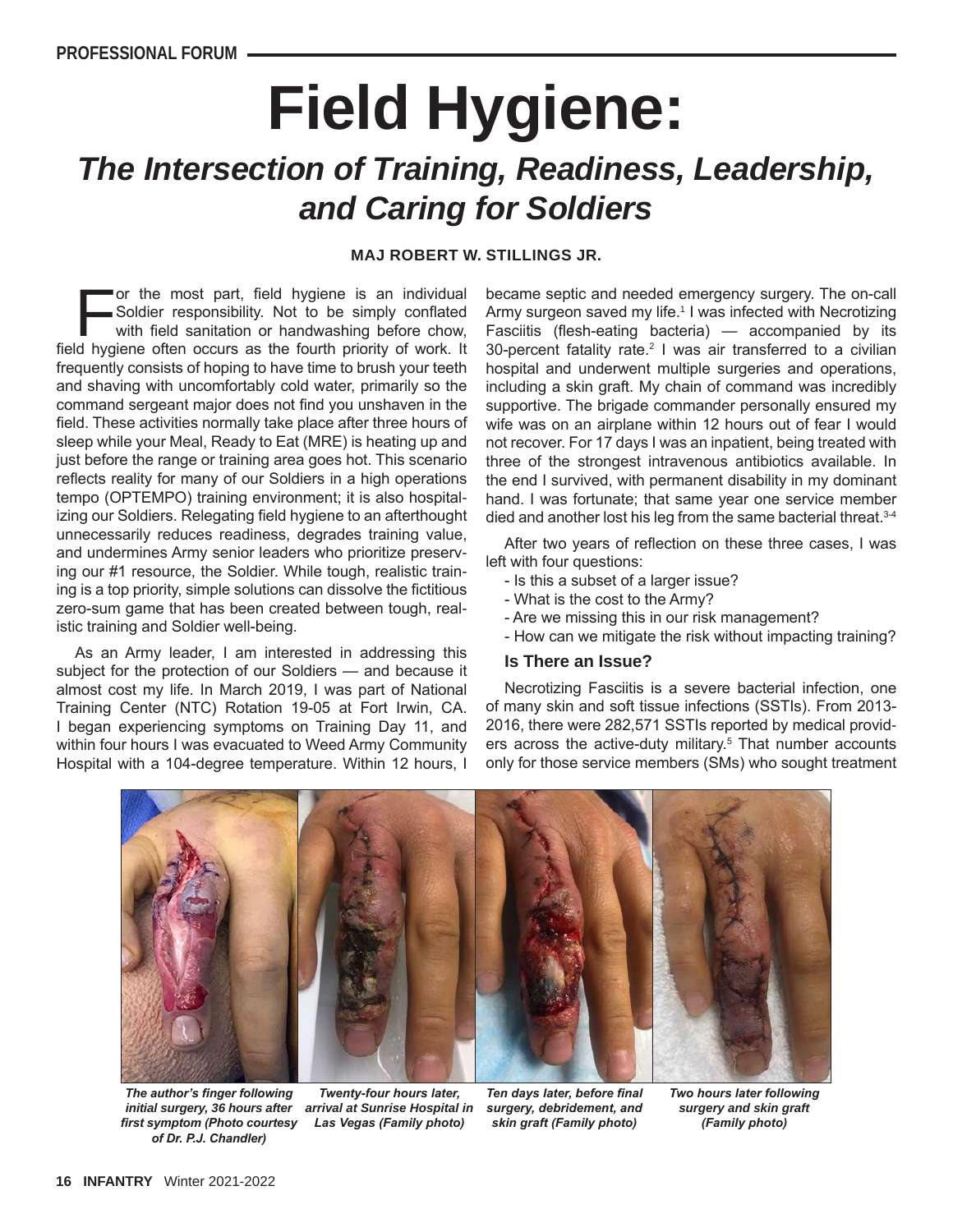and amounted to 558 infections per 10,000 SMs/year or 5.6 percent per year.<sup>6</sup> There were an additional 10,904 infections in the deployed environment, which amounted to 460 infections per 10,000 SMs/year or 4.6 percent per year.<sup>7</sup> Stated more clearly, each year 5.6 percent of home-station service members and 4.6 percent of deployed service members developed an infection requiring treatment. Of those, 238,925 required treatment by a medical provider (as opposed to a combat medic).<sup>8</sup> Those 238,925 cases of SSTIs resulted in 395,361 office visits and 19,213 hospital bed days.9

In a separate data analysis from 2017-2020, there were 90,251 infections across all U.S. Army components. Those infections resulted in 123,698 doctor visits and 7,240 hospital bed days.<sup>10</sup> In the active-duty Army, that amounted to 337 infections per 10,000 SMs/year or 3.4 percent.<sup>11</sup> These numbers account only for reported incidents and do not account for where the infections took place. SSTIs are more likely to occur where infrequent handwashing and bathing, abrasions, environmental contamination, and close Soldier proximity are more frequent. This suggests that SSTIs are more likely to occur in a field environment amongst maneuver forces. This assertion is supported by the study's finding that eight of the top 10 sites for SSTI rates housed brigade combat teams: Fort Benning (1), Fort Bragg (2), Fort Hood (3), Fort Campbell (6), Fort Bliss (7), Fort Sill (8), Fort Carson (9), and Fort Stewart (10) were all in the top 10 for case rates in the Army.12 Considering environmental factors and dutystation infection rates, it is likely the problem for active-duty maneuver forces in a field training environment is well above 3.4 percent.<sup>13</sup>

## **What is the Cost?**

As I considered potential costs, I began to realize how complicated the issue is. I identified the following categories of cost: treatment dollars, readiness while deployed, Soldier well-being, duty days/training days and unit medical readiness, and schoolhouse dollars and certifications.

**Treatment dollars:** A typical outpatient medical visit can range anywhere from \$200-\$700 per visit.<sup>14</sup> Based on 2017-2020 statistics, there were 123,698 outpatient visits across all U.S. Army components for SSTIs.<sup>15</sup> Using a low-end figure of \$250 to avoid any argument, that translates to a cost of \$30.9 million. This number does not account for any service members who were treated without military knowledge, outside of the military healthcare system. Additionally, among that same population, there were a total of 7,240 hospital bed days (meaning patients admitted overnight).<sup>16</sup> A search of a variety of reputable websites yielded a low-end cost for a hospital bed day of approximately \$3,000. The low-end total for hospital bed days is about \$21.7 million. The cumulative cost for treatment of military healthcare system reported infections from 2017-2020 was about \$52.64 million. These low-end estimates are further supported by a peer-reviewed journal that determined the four-year cost at initial entry training sites alone was \$48 million.<sup>17</sup> Based on the previous discussion, estimates should slant toward the active-duty maneuver force, meaning high-end estimates may be closer to accurate than the low-end estimate of \$52.6 million.

**Readiness of deployed units:** From 2013-2016 there were 10,906 cases of SSTIs in the deployed population, which amounted to a 4.6 percent infection rate/year.<sup>18</sup> If a maneuver company with 100 personnel deployed for a year, it would have roughly four Soldiers off mission due to SSTIs alone. Many of these cases will require 7-10 days with open wound(s) and antibiotics. Those four Soldiers would each require an average of two doctor's visits to the battalion surgeon.

**Soldier well-being:** Although this cost is not quantifiable, it is equally important. In my case, I lost the use of part of my hand, can't grip a golf club, have permanent nerve damage, and will inevitably qualify for disability. Also immeasurable were the psychological effects on my extended family as they feared the worst for several days as I recovered in the hospital. The same can be said for the Gold Star Family of the less fortunate service member mentioned earlier in this article. All leaders should endeavor to do what they can to ensure our Soldiers exit the service as close as possible to the health conditions with which they entered. Any Soldier who leaves the service with degraded health, or even has a temporary degradation in health, is a cost that should be considered and avoided.

**Duty days/training days:** From 2017-2020, there was a 3.4-percent case rate per year across Army components.<sup>19</sup> In a company of 100 Soldiers, the commander will train without three or more Soldiers per year for an undetermined period of time.<sup>20</sup> Those may be platoon leaders, gunners, or squad leaders. These leaders will likely be precluded from field environments for 7-10 days, may have open sore(s), require antibiotic treatment, and require two doctor's visits. If each patient has seven limited duty days, the U.S. Army loses 631,757 training days to SSTIs every four years or 157,939 days per year. Additionally, each of these SSTIs will carry either a temporary or permanent profile and impact medical readiness and deployability to varying degrees.

**Schoolhouse dollars and certifications:** Reconsider the top 10 installations for case rates and consider the schoolhouses that are represented (Forts Benning, Bragg, Hood, Jackson, Leonard Wood, Campbell, Bliss, Sill, Carson, Stewart). $21$  If a Soldier is unable to graduate due to missing 7-10 field days, there is an associated cost. Any of the following are possible: the Soldier is missing from the unit longer due to recycle, which then requires additional funding and time for a new course slot; the Soldier returns to unit without qualification; a lieutenant arrives late to first BCT, hindering the unit and professional development; a requirement to send a replacement Soldier to gain certification, creating gaps in additional skill identifier (ASI) coverage in a unit; and a temporary loss of promotion readiness pending school completion. When a Soldier lost his leg at Fort Benning in 2019, they identified that the streptococcus bacteria that caused it had spread to 60 other Soldiers. In addition to the financial cost of treating those 60 Soldiers, there was an additional cost in time and money when lead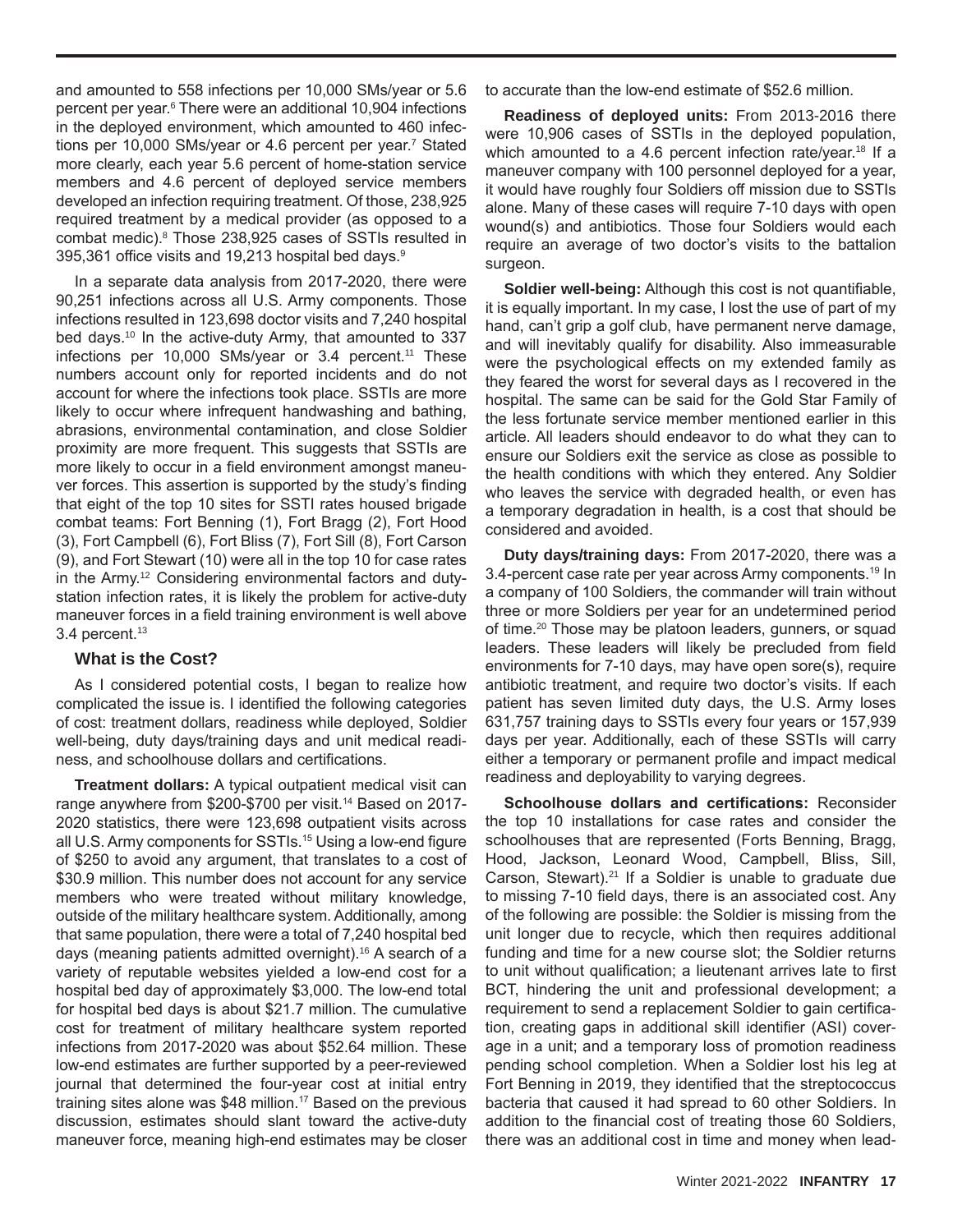ers decided to preventively treat 10,000 Soldiers at Fort Benning with antibiotics.<sup>22</sup>

## **What about Risk Management?**

Some leaders view additional constraints and risk mitigation as obstructions to their training efforts — they are wrong. Risk management is an enabler to organizational readiness, and the third principle of risk management is "accept no unnecessary risk."<sup>23</sup> As the 40th Chief of Staff of the Army GEN James C. McConville stated, "People are always my #1 priority: Our Army's people are our greatest strength and our most important weapons system."24 It is worth the time and effort to invest in his priorities.

There is clearly a risk associated with SSTIs; the next question is how to address it. First, identify the hazard. Using specific language from Army Techniques Publication (ATP) 5-19, *Risk Management*, the hazard or source in this case is bacteria; the mechanism is cuts, abrasions, trauma, or germ spread. The outcome is skin and soft tissue infections in troops. Assessing the hazards in accordance with ATP 5-19, this would be classified as frequent; the severity would be moderate, resulting from the likelihood of losing duty days due to injury/illness. Based on Table 1-1 in ATP 5-19, SSTI carries a high risk. That classification should frighten leaders or at the very least cause hesitation and reflection. How many training events have I supervised with a high-risk hazard without controls or mitigation in place? I immediately think back to every risk assessment I've seen in the last 15 years. I am certain I never saw SSTIs on a risk assessment or risk management worksheet.

## **How Do We Mitigate without Impacting Training?**

In the case of SSTIs, hazard controls fall neatly into "Educational (Awareness) Controls" and "Hazard Elimination Controls." There is an NCO professional development (NCOPD) and combat medic responsibility associated with SSTI prevention. NCOs and combat medics share a responsibility to educate and enforce good field hygiene. This not only involves brushing teeth and shaving but also cleaning your body, changing socks and undergarments, and cleaning your hands. Most SSTIs occur on extremities. NCOs checking socks, boots, and feet used to be commonplace, and medical experts agree that catching these infections early is key. There is no reason why NCOs and combat medics cannot ensure Soldiers are taking the time to use baby wipes and hand sanitizer as well as change undergarments. Incorporating these into medic training, NCOPDs, and risk management planning will help ensure they happen.

Within the hazard elimination controls in ATP 5-19 are engineering, administrative, and personal protective equipment (PPE). Showers would fall within engineering. In some training environments showers are feasible, and in others they are not. If they are available, leaders should not view them as a luxury; they should view them as a risk control mechanism. Squad leaders should ensure their Soldiers are showering not only to prevent risk to the Soldier, but more importantly, to prevent the spread of bacteria like streptococcus and staphylococcus within the formation.25 If showers are not available, then wipes and hand sanitizer fall into the PPE category.

Wipes should be an enforced item on a packing list; their daily usage in the field should be enforced as well. For long duration training environments (i.e., NTC, Joint Readiness Training Center [JRTC], and Ranger School), units should consider budgeting hygiene kits. I recommend that every NTC and JRTC rotation purchases ~10,000 hospital bathing wipe kits. That is roughly two kits per Soldier and would allow them to bathe twice during rotation, cleansing themselves entirely with wipes that provide enhanced protection. National stock numbers (NSNs) for products such as Medline™, Readybath™, and Theraworx™ are already in the Army supply system. Brooke Army Medical Center at Fort Sam Houston, TX, is currently issuing the "Medline Ready Bath Select Bathing Clothing" available at \$45 per 30 pack.<sup>26</sup> Issuing two packs per Soldier for 20 CONUS training center rotations per year for four years would cost about \$1.8 million. That cost is considerably less than the low-end treatment cost of \$46.4 million... and notably, is less than the combined cost associated with myself, the Soldier who lost his leg, and the service member who lost his life. Army hospitals issue wipes like these frequently because their patients are at higher risk and cannot shower. As evidenced throughout this article, our Soldiers are at higher risk the longer they are in the field. In fact, Soldiers are at a 21-percent higher risk than civilians in general.<sup>27</sup> In light of this, it could be negligent to not provide an on-hand, improved product for our Soldiers and enforce usage, as risk increases over time at CTC rotations. Future studies should consider broadening this recommendation to include high-risk populations like basic trainees. Usage of wipes transitions to the administrative controls to SSTIs.

As part of "making risk decision," commanders get to determine how to integrate this. At a gunnery density, as an example, it can be as simple as: "After 72 hours, we will conduct a 30-minute pause. No activities are permitted during that time other than field hygiene. Leaders will ensure all Soldiers clean themselves and change undergarments." Every commander has either a senior line medic, physician's assistant (PA), or physician. Those individuals can advise the command on when to take precautions, how often, if precautions are necessary, and the risk level based on training duration and environmental conditions. Regardless of what advice commanders receive, the important part is that it is their risk decision to make until they delegate it. NTC already has breaks in training; there are safety stand downs, maintenance stand downs, after action reviews (AARs), and live-fire transitions. The Operations Group and rotational unit have a variety of condition checks that are communicated over radios. There would be no impact to training to issue two sets of hospital wipes to each Soldier in the rotational unit bivouac area (RUBA) and use an already scheduled training pause and conditions check to enforce their usage.

# **Would Mitigation Measures Work?**

In conducting research for this article, I interacted with multiple health professionals. Each of them in their own way